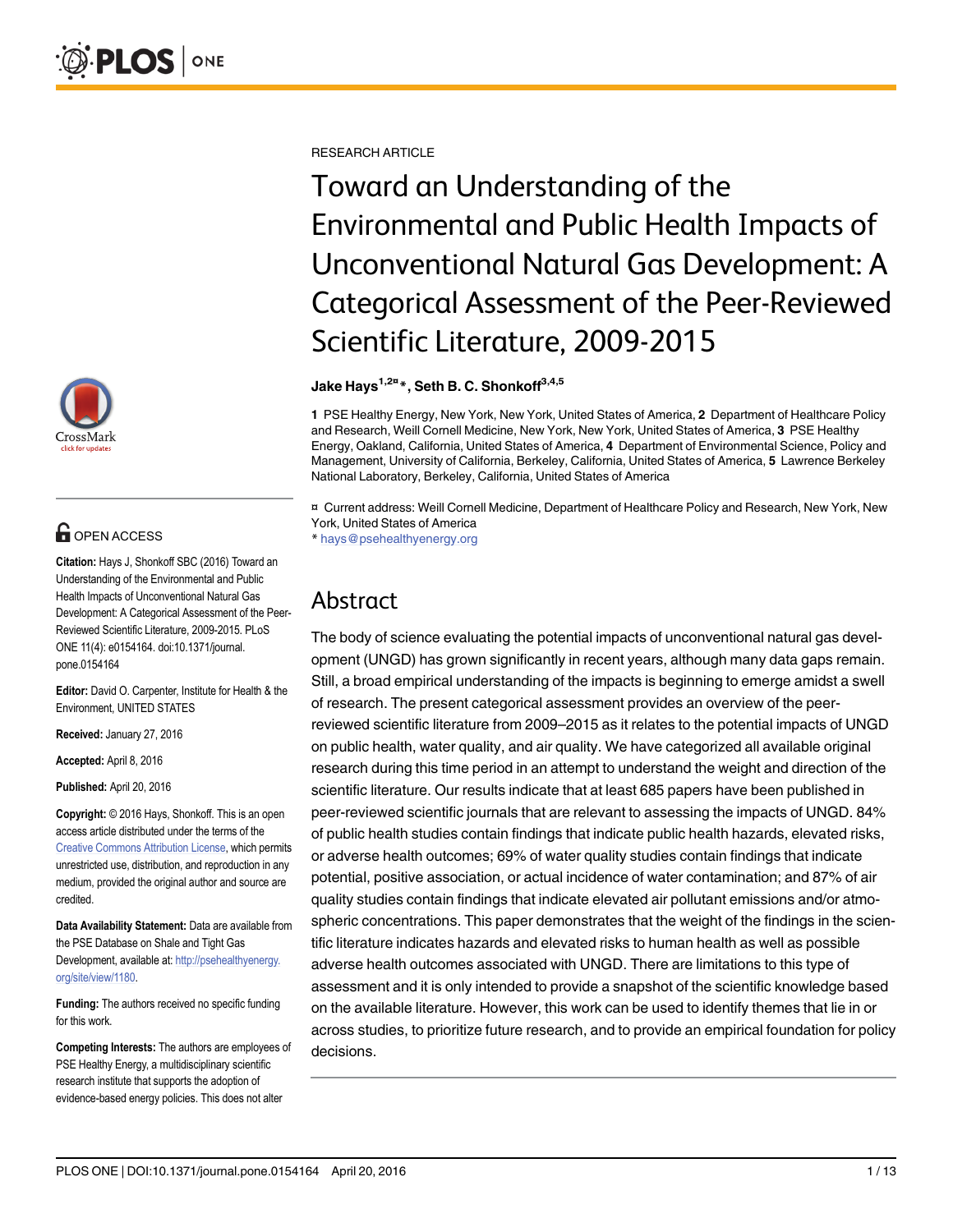our adherence to PLOS ONE policies on sharing data and materials.

ONE

<span id="page-1-0"></span>**PLOS** 

#### Introduction

Shale and tight gas development (known to nontechnical stakeholders as "fracking" and referred to herein as unconventional natural gas development, UNGD) continues to be the focus of controversy. Amidst economic and geopolitical considerations, the potential environmental and public health impacts of UNGD have received substantial attention in policy, media, and public debates. Claims of ground water contamination and adverse health outcomes have been widely cited and disputed, but what does the science actually show?

While research continues to lag behind the rapid scaling of UNGD, there has been a surge of peer-reviewed scientific papers published in the past several years (Fig 1). By the end of 2015, over 80% of the peer reviewed scientific literature on shale and tight gas development has been published since January 1, 2013 and over 60% since January 1, 2014. This suggests an emerging understanding of the environmental and public health implications of UNGD in the scientific community. Yet, although numerous hazards and risks have been identified in studies to date, many data gaps remain. Notably, while there is now a far more substantive body of science than there was several years ago, there is still only a limited amount of epidemiology that explores associations between risk factors and health outcomes in human populations [\[1](#page-11-0)].

In this assessment we provide an overview, a current snapshot, of the scientific knowledge on potential environmental public health hazards, elevated risks, and outcomes associated with the development of shale and tight gas. We include only published, peer-reviewed literature available on the subject. More nuanced and systematic peer-reviewed public health review articles that provide greater levels of appraisal and analysis with in-depth narrative are available  $[2-4]$  $[2-4]$  $[2-4]$  $[2-4]$ . This particular assessment is intended to provide a broad understanding of the scientific literature in order to support the following goals:



Fig 1. Number of publications that assess the impacts of UNGD per year, 2009–2015. At least 685 papers have been published in peer-reviewed scientific journals that are relevant to assessing the impacts of UNGD. The number of papers published per year has continually risen and at least 226 were published in 2015 alone.

doi:10.1371/journal.pone.0154164.g001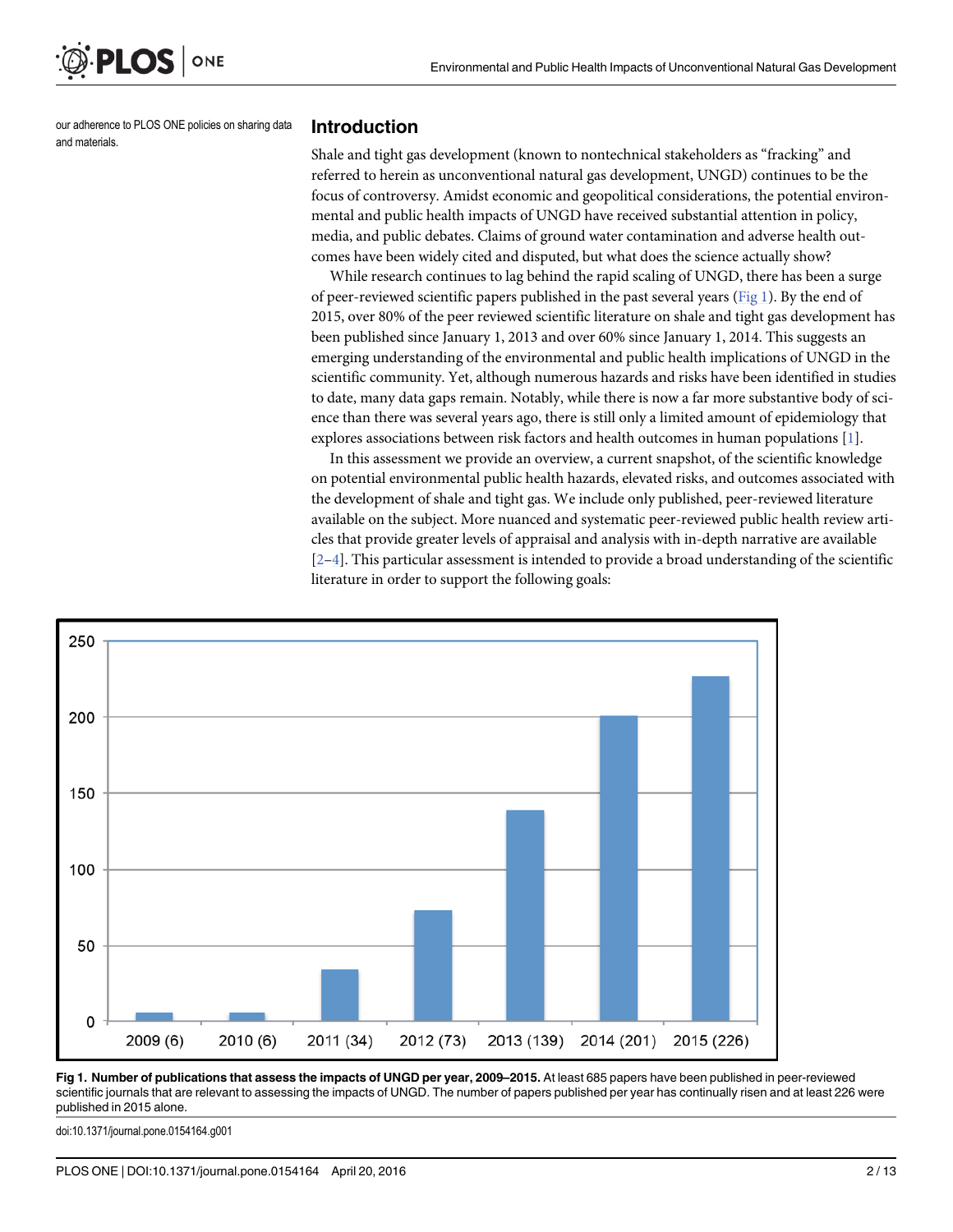- <span id="page-2-0"></span>• To understand the weight and direction of the scientific literature
- To provide comprehensive lists of studies in a field
- To identify themes that lie in or across individual studies
- To map and categorize existing literature for further review
- To prioritize future research and investigations

As activities continue to expand, counties, states, and nations are in a unique position to learn from experiences and scientific assessments conducted where UNGD is already underway  $[5,6]$  $[5,6]$ . While responsible energy policies require more than empirical data inputs  $[7,8]$  $[7,8]$  $[7,8]$  $[7,8]$ , legislative and regulatory activities will benefit from the emerging body of science on the environmental and public health implications of UNGD. This assessment can be viewed as a summary of the peer-reviewed literature in order to help facilitate research efforts and inform policy discussions at the federal, state, and local levels.

### Methods

#### Database assemblage and review

This assessment was conducted using the PSE Database on Shale and Tight Gas Development (available at: <http://psehealthyenergy.org/site/view/1180> and referred to herein as the PSE Database). This near exhaustive collection of peer-reviewed scientific literature on the impacts of UNGD is divided into 12 topics: air quality, climate, community, ecology, economics, general, health, regulation, seismicity, waste/fluids, water quality, and water usage. We assembled this database over three years using a number of search strategies, including the following:

- Systematic searches in scientific databases across multiple disciplines:
	- PubMed (<http://www.ncbi.nlm.nih.gov/pubmed/>)
	- Web of Science [\(http://www.webofknowledge.com](http://www.webofknowledge.com/))
	- o ScienceDirect ([http://www.sciencedirect.com](http://www.sciencedirect.com/))
- Searches in existing collections of scientific literature on unconventional natural gas development, such as the Marcellus Shale Initiative Publications Database at Bucknell University [\(http://www.bucknell.edu/script/environmentalcenter/marcellus](http://www.bucknell.edu/script/environmentalcenter/marcellus)), complemented by Google [\(http://www.google.com](http://www.google.com/)) and Google Scholar [\(http://scholar.google.com\)](http://scholar.google.com/)
- Manual searches (hand-searches) of references included in peer-reviewed studies and government reports that directly pertain to unconventional natural gas development.

For scientific literature search engines we used a combination of Medical Subject Headings (MeSH)-based and keyword strategies, which included the following terms as well as relevant combinations thereof:

shale gas, shale, hydraulic fracturing, fracking, drilling, natural gas, air pollution, methane, water pollution, health, public health, water contamination, fugitive emissions, air quality, climate, seismicity, waste, fluids, economics, ecology, water usage, regulation, community, epidemiology, Marcellus, Barnett, Fayetteville, Haynesville, Denver-Julesberg Basin, unconventional gas development, and environmental pathways.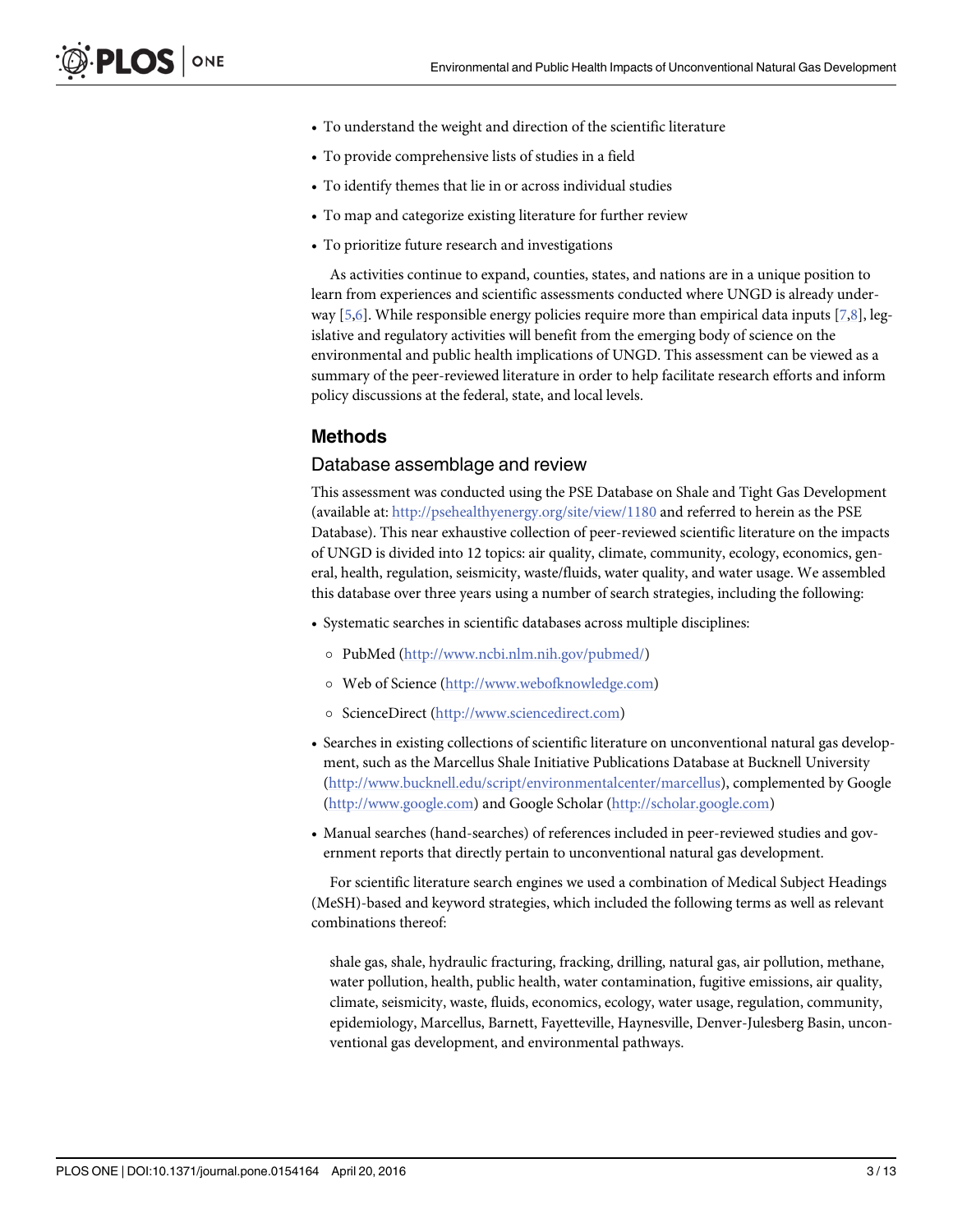<span id="page-3-0"></span>Our database and this assessment excluded technical papers on UNGD not applicable to determining its potential impacts. Examples of literature that we excluded are engineering papers on optimal drilling strategies, petroleum reservoir evaluations, estimation algorithms of absorption capacity, patent efficacy assessments, and fracture models designed to inform stimulation techniques. Because our assessment is limited to papers subjected to external peerreview, it did not include government reports, environmental impact statements, policy briefs, white papers, law review articles, or other grey literature. Our assessment also excluded studies on some forms of UNGD, such as coalbed methane/coal seam gas as well as other forms of fossil fuel extraction that specifically exclude shale and/or tight gas development (e.g., tarsands, oil shale, etc.). While we are sure that we include the vast majority and certainly the most seminal studies on the environmental public health dimensions of UNGD in leading scientific journals, it is possible that a small number of publications are missing. As such, we refer to the literature database as near exhaustive.

The PSE Database has been used and reviewed by academics, experts, and government officials throughout the United States and internationally and has been subjected to public and professional scrutiny before and after this assessment. It represents the most comprehensive public collection of peer-reviewed scientific literature on shale and tight gas development available. Again, many of the publications in this database are discussed in greater detail in published review articles  $[2-4]$  $[2-4]$  $[2-4]$  $[2-4]$  $[2-4]$  and government reports  $[9,10]$  $[9,10]$  $[9,10]$  $[9,10]$  $[9,10]$ .

## Scope of assessment

Definitions. There has been significant confusion about the environmental dimensions of UNGD (often termed "fracking") because of the lack of uniform, well-defined terminology and boundaries of analysis  $[11]$  $[11]$ . The public and the media often use the term "fracking" as an umbrella term to refer to the entirety of UNGD (and often other forms of oil and gas development), including processes such as land clearing, well stimulation, hydrocarbon production, storage and transportation, and waste disposal. On the other hand, the oil and gas industry and many in the scientific community generally use the term as shorthand for one particular type of well stimulation method used to enhance the production of oil and natural gas: hydraulic fracturing.

The PSE Database and this assessment are focused on UNGD in its entirety, and not only the method of well stimulation. Environmental and public health assessments that include only the latter should have a limited role in policy discussions. In order to understand the environmental and public health dimensions of UNGD any reasonable approach must engage beyond a narrow view of only the well stimulation process of hydraulic fracturing, especially when the scientific literature indicates that other UNGD processes warrant greater concern. As such, the boundaries of our assessment include scientific literature on hydraulic fracturing and the associated operations and ancillary infrastructure required to develop and distribute unconventional natural gas. Although we use the term UNGD to refer to shale and tight gas development, some of the studies included in this report may either include data from, or be applicable to, other forms of UNGD enabled by hydraulic fracturing. Again, those focused solely on coal seam gas are beyond the scope of this assessment.

Inclusion and exclusion criteria. The temporal focus of this assessment was between 1 January 2009 and 31 December 2015 in order to capture what we believe to be the entirety of the published peer reviewed science on environmental public health dimensions of UNGD for this time period. We did not include papers released in 2015 ahead of print that will be published in 2016. We included original studies that evaluate environmental and public health hazards, risks, and impacts of UNGD, narrowly defined as shale or tight gas development [\(Table 1\)](#page-4-0).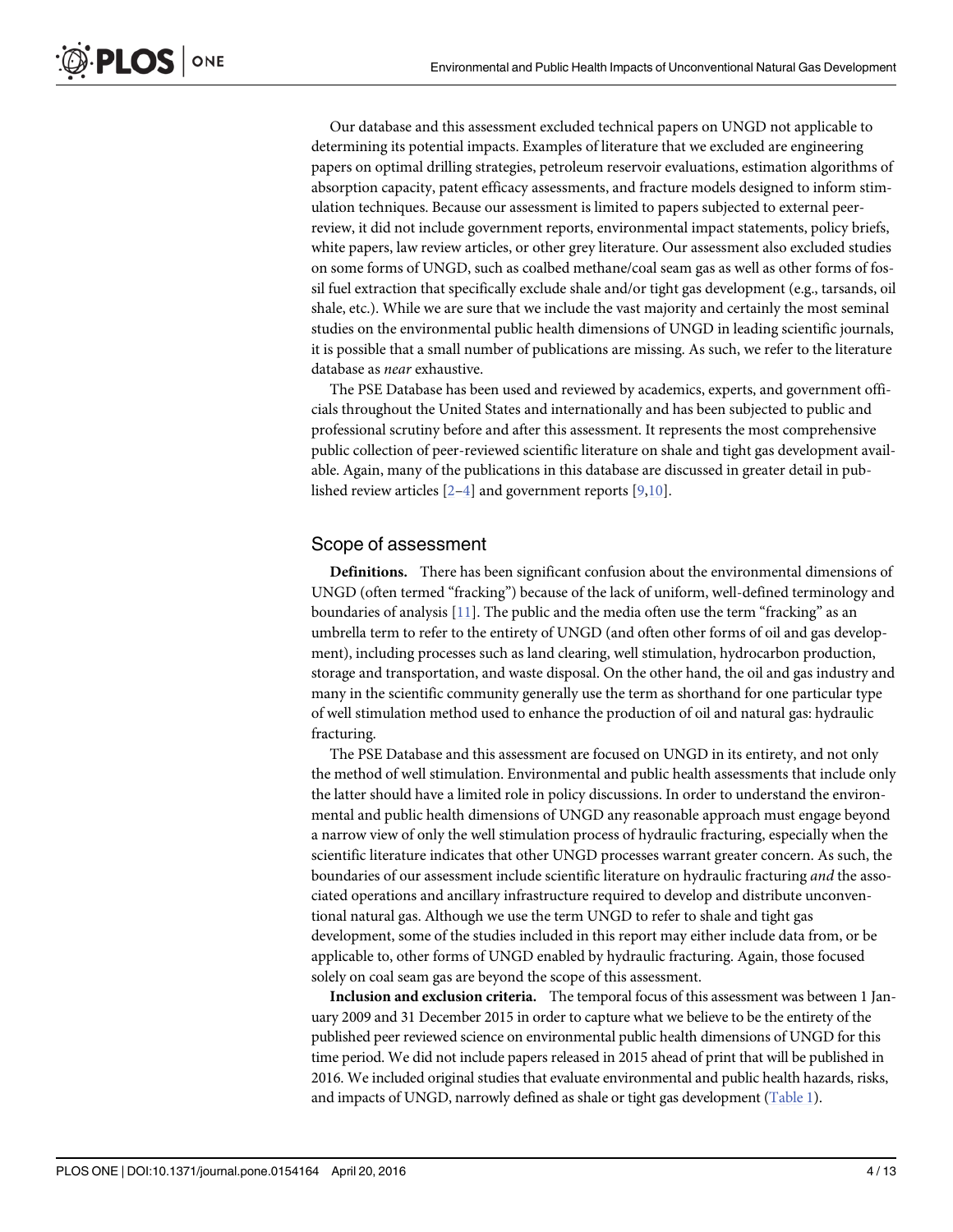<span id="page-4-0"></span>

|                                                   | Included                                                                                  | Excluded                                                                                                                                                                                                                                                            |
|---------------------------------------------------|-------------------------------------------------------------------------------------------|---------------------------------------------------------------------------------------------------------------------------------------------------------------------------------------------------------------------------------------------------------------------|
| Type of unconventional fossil<br>fuel development | shale gas, tight gas                                                                      | coal bed methane (coal seam gas), tar sands (oil sands), shale oil, shale<br>(tight) oil*                                                                                                                                                                           |
| <b>Type of publication</b>                        | scientific, peer-reviewed, original<br>research                                           | review articles, commentaries, government reports, environmental impact<br>statements, white papers, law review articles, and other grey literature                                                                                                                 |
| Date of publication                               | published between 2009 and 2015                                                           | published prior to 2009 or since January 1, 2016                                                                                                                                                                                                                    |
| Type of original research                         | re: hazards, risks, and/or impacts to<br>public health, water quality, and air<br>quality | re: hazards, risks, and/or impacts to climate, community, ecology,<br>economics, regulation, seismicity, water usage; baseline data; research<br>methodology; technical papers (optimal drilling strategies, estimation<br>algorithms of absorption capacity, etc.) |

\* Some of the air quality studies in Western oil and gas fields included unconventional fossil fuel development types other than shale and tight gas.

doi:10.1371/journal.pone.0154164.t001

The majority of publications in the PSE Database are not considered in this assessment and we excluded the following topics: climate, community, ecology, economics, regulation, seismicity, waste/fluids, and water usage. Although many of these topics also have public health implications (e.g., climate change, economics, water usage, etc.), we have focused this assessment on original research that directly pertains to 1) public health, 2) water quality, and 3) air quality. We excluded some studies that may be located in the three topics used in this assessment, such as those that only provide baseline data or address research methods but fail to assess hazards, risks, or associated impacts.

As previously mentioned, we restricted the studies included in this assessment to those published from 1 January 2009 through 31 December 2015. There are studies on conventional forms of oil and natural gas development that are relevant to the public health dimensions of UNGD, but to maintain greater consistency we excluded those prior to 2009 from the assessment. For example, we did not include a study published in *The Lancet* that examined the association between testicular cancer and employment in agriculture and oil and gas development published in 1984 [\[12](#page-11-0)].

Relatedly, the scope of some of the studies we included in this assessment may go beyond shale and tight gas and could potentially include other forms of both conventional and unconventional oil and gas development. For instance, some of the top-down, field-based air pollution studies that gauge leakage rates and emission factors in Western oil and gas fields  $[13,14]$ . We included studies not exclusively related to UNGD only when the focus of the studies is relevant and they were published within our specified timeframe. For instance, studies that measured VOC emissions in a region with shale gas development as well as other forms of conventional and unconventional oil and gas development were included in this assessment.

Lastly, we only included original research in our assessment. We considered research original if it measured potential or actual health outcomes or complaints and air quality and water quality assessments related to UNGD. We excluded literature that attempted to determine public opinion or that considered methods for future research agendas.

### Categorical framework

We have created binary categories for each topic in an attempt to identify and group studies in an intuitive way that focuses on the indication of what might be considered to be a relevant or significant impact. Some of the studies categorized belong in more than one topic. For instance, studies that contain data that are relevant to both air quality and public health are included in both of these topics [[15](#page-11-0)–[17\]](#page-11-0).

As with any scientific analysis there is also a qualitative component in our operational defi-nitions and methods of categorization ([Table 2](#page-5-0)). It is possible that some may disagree as to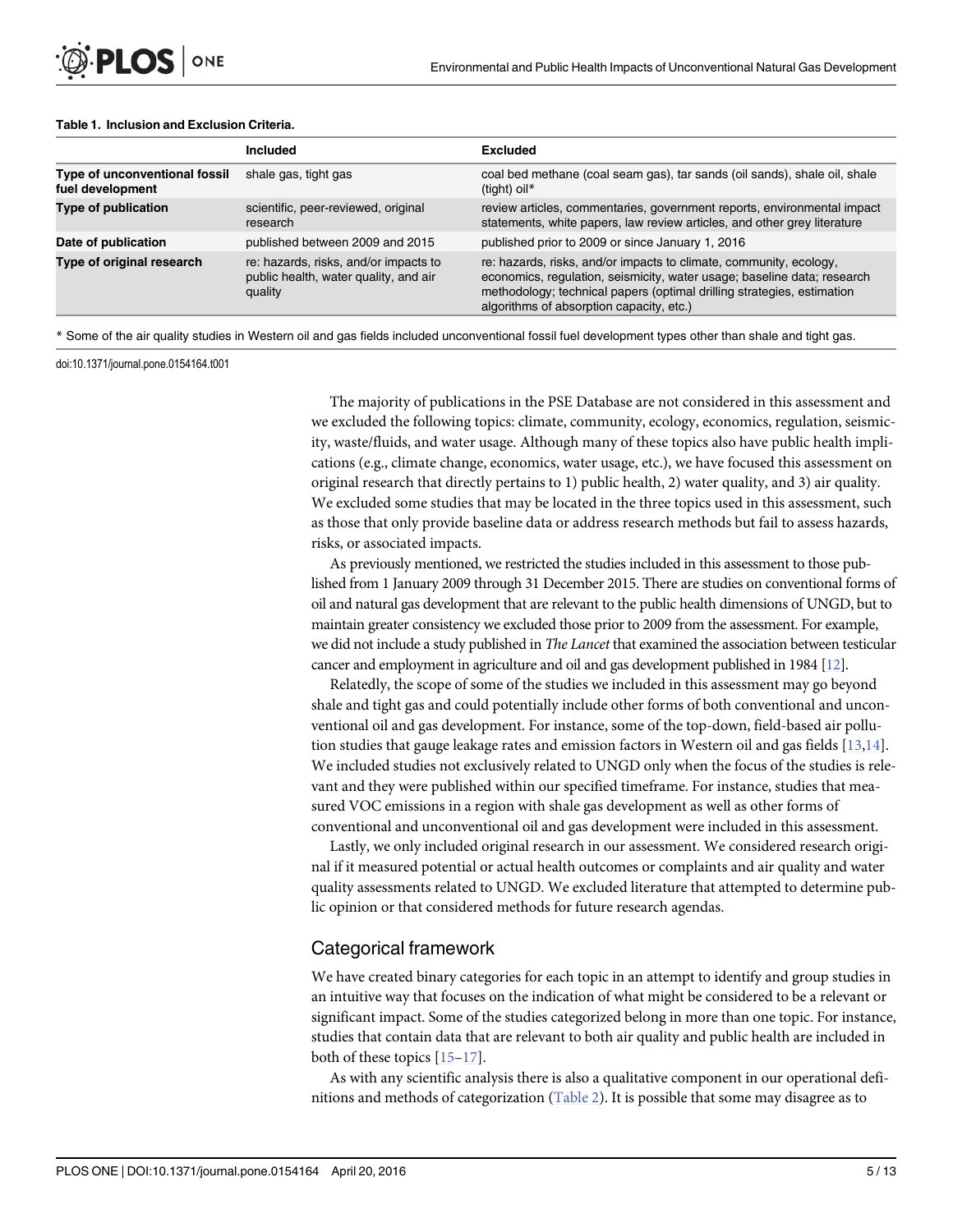<span id="page-5-0"></span>

|  |  | <b>Table 2. Categorical Framework.</b> |
|--|--|----------------------------------------|
|--|--|----------------------------------------|

| Topics                         | <b>Categories</b>                                                                                        |                                                                                                                  |  |
|--------------------------------|----------------------------------------------------------------------------------------------------------|------------------------------------------------------------------------------------------------------------------|--|
|                                | A                                                                                                        | в                                                                                                                |  |
| <b>Public</b><br><b>Health</b> | Findings that indicate public health hazards,<br>elevated risks, or adverse health outcomes              | Findings that indicate no significant public<br>health hazards, elevated risks, or adverse<br>health outcomes    |  |
| Water<br>Quality               | Findings that indicate potential, positive<br>association, or actual incidence of water<br>contamination | Findings that indicate minimal potential, no<br>association, or rare incidence of water<br>contamination         |  |
| Air<br>Quality                 | Findings that indicate elevated air pollutant<br>emissions and/or atmospheric<br>concentrations          | Findings that indicate no significantly elevated<br>air pollutant emissions and/or atmospheric<br>concentrations |  |

doi:10.1371/journal.pone.0154164.t002

what constitute findings that indicate a public health hazard or elevated risk. To address this concern we have listed specific criteria of what would qualify a study for inclusion in a particular category within each relevant section below. Examples include statistically significant positive associations between UNGD or a particular health outcome or measurements documented above recommended air quality standards. In some cases, the relative significance of an impact related to UNGD is based on the interpretation of the evidence by the authors of the study. Readers may also refer to the tables included in the appendix for citations and categorization of the studies, which are listed alphabetically by author in each topic [\(S1 Appendix\)](#page-10-0).

Our approach often does not account for various nuances in the results of particular studies. For instance, some studies may contain findings of both positive associations and no associations between UNGD and particular health outcomes. In our assessment we chose to include a study with any positive finding or indication of a particular impact in Category A. As such, a study that found an association between UNGD and health endpoint X, but no association with health endpoints Y and Z, would still be included in Category A.

Public Health. Studies that assess public health risks and endpoints, including epidemiologic investigations, continue to be particularly limited compared to studies of public health hazards. To date, most of the peer-reviewed health oriented publications are commentaries and literature reviews. In this topic we included original research that considers the question of public health in the context of UNGD. Of course, empirical findings in other categories such as air quality and water quality are relevant to public health. However, in this topic we only include those studies that directly consider the health of human populations and individuals as well as studies that examine animal health as they can provide sentinel information for human health risks.

In this topic we consider research "original" if it measures potential or actual health outcomes or complaints (i.e., not health research that only attempts to determine public opinion or consider methods for future research agendas). In addition to epidemiology, we included studies in this topic that focus primarily on environmental monitoring, but which also contain significant discussion about public health risks or outcomes  $[15,18,19]$  $[15,18,19]$  $[15,18,19]$ . In some of these cases, we have cross-listed the study within the water or air quality topic.

For the public health topic, we placed a study in category A or B based on whether or not it provided evidence, documentation, or acknowledgment of any of the following that are attributed to UNGD:

- A positive association with at least one adverse health outcome (e.g., birth defects, hospitalization)
- A positive association with a known human health risk (e.g., elevated benzene concentrations)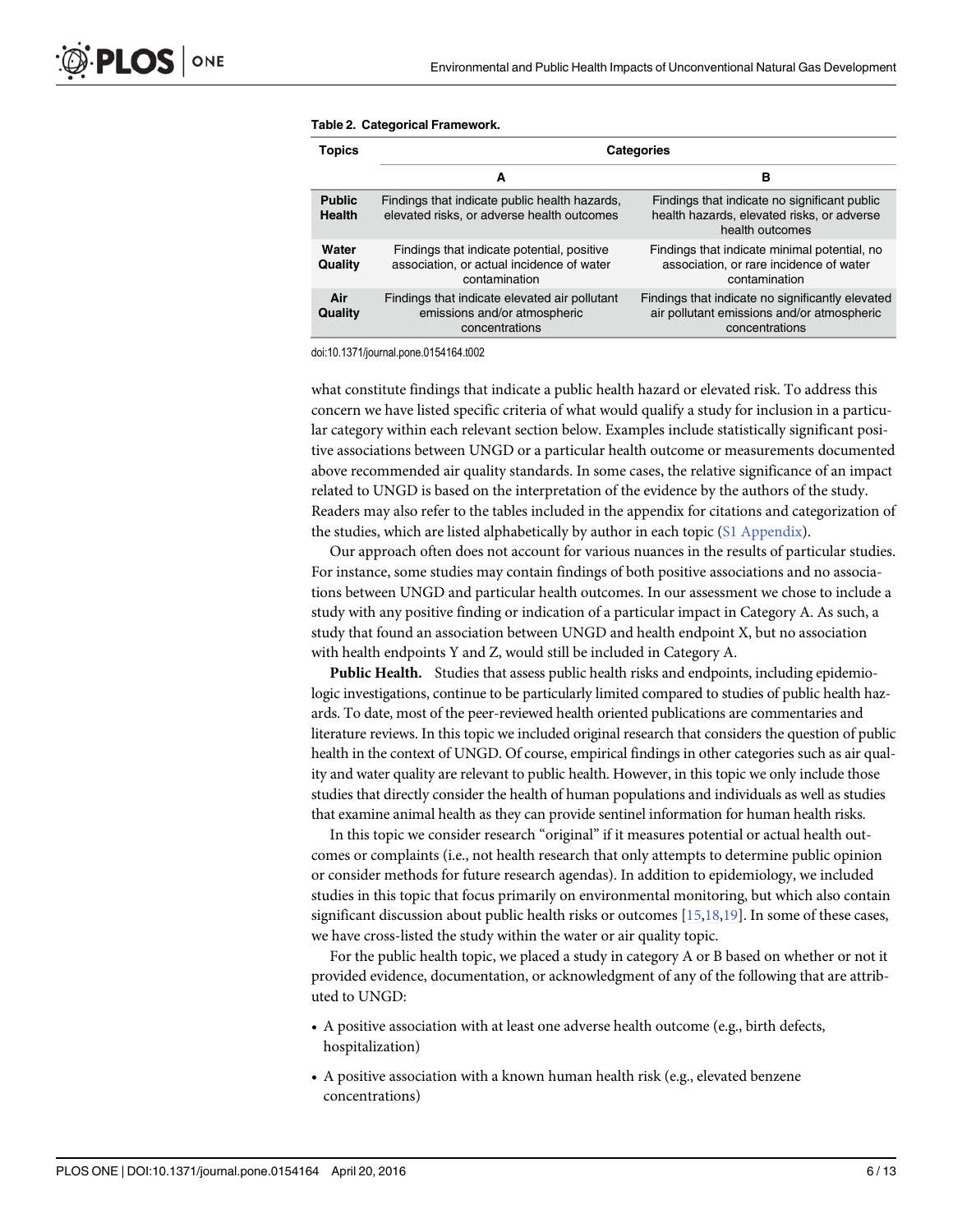- Increased health risks from exposure to pollutant emissions
- A positive association with reported health symptoms in randomized survey proximity analysis
- Self-reported health symptoms or complaints in humans or animals;
- Toxicological concerns in the context of protective limitations (e.g, monitoring impediments)
- Explicit health concerns based on documented environmental contamination (e.g., endocrine disruption chemicals, high PAH levels in ambient air, etc.)

Water Quality. The allocation of water quality studies to binary categories is more complex than those focused on human health in that some rely on empirical field measurements, while others explore mechanisms for contamination or use modeled data to assess or predict water quality risks. Some of these studies explored only one aspect of UNGD, such as waste disposal or the well stimulation process enabled by hydraulic fracturing. These studies did not always indicate whether or not UNGD as a whole is associated with water contamination and are therefore limited in their utility for gauging water quality impacts. Nonetheless, we included all original research, including modeling studies as well as those that consider contamination mechanisms and/or exposure pathways. We excluded studies that explored only evaluative methodology or baseline assessments prior to UNGD as well as papers that only comment on or review previous studies. Here we were only concerned with actual findings in the field or modeling studies that specifically address the risk or potential occurrence of water contamination.

For this topic, we placed a study in category A or B based on whether or not it provided evidence, documentation, or acknowledgment of any of the following that are attributed to UNGD:

- A positive association with water contamination (e.g., proximity analysis showing increased concentrations of methane, heavy metals, salinity, etc.)
- Elevated surface or groundwater pollutant concentrations resulting from fluid releases or wastewater treatment/disposal
- Plausible contamination pathways and potential for water quality impacts from risk assessment/analysis of failure mechanism (e.g., casing and cement impairment)
- Plausible contamination pathways and potential for water quality impacts from modeling or geochemical evidence
- Water quality impacts based on analysis of microbial communities
- A significant quantity of reported incidents of water contamination relative to development activity

Air Quality. The papers included in the air quality assessment are those that specifically address air pollutant emissions and atmospheric concentrations from UNGD at either a local or regional scales. These papers primarily include measurements of local and regional emissions and atmospheric concentrations of non-methane volatile organic compounds, hazardous air pollutants, and tropospheric ozone attributable to upstream natural gas, and sometimes oil, activities since atmospheric measurements usually account for both.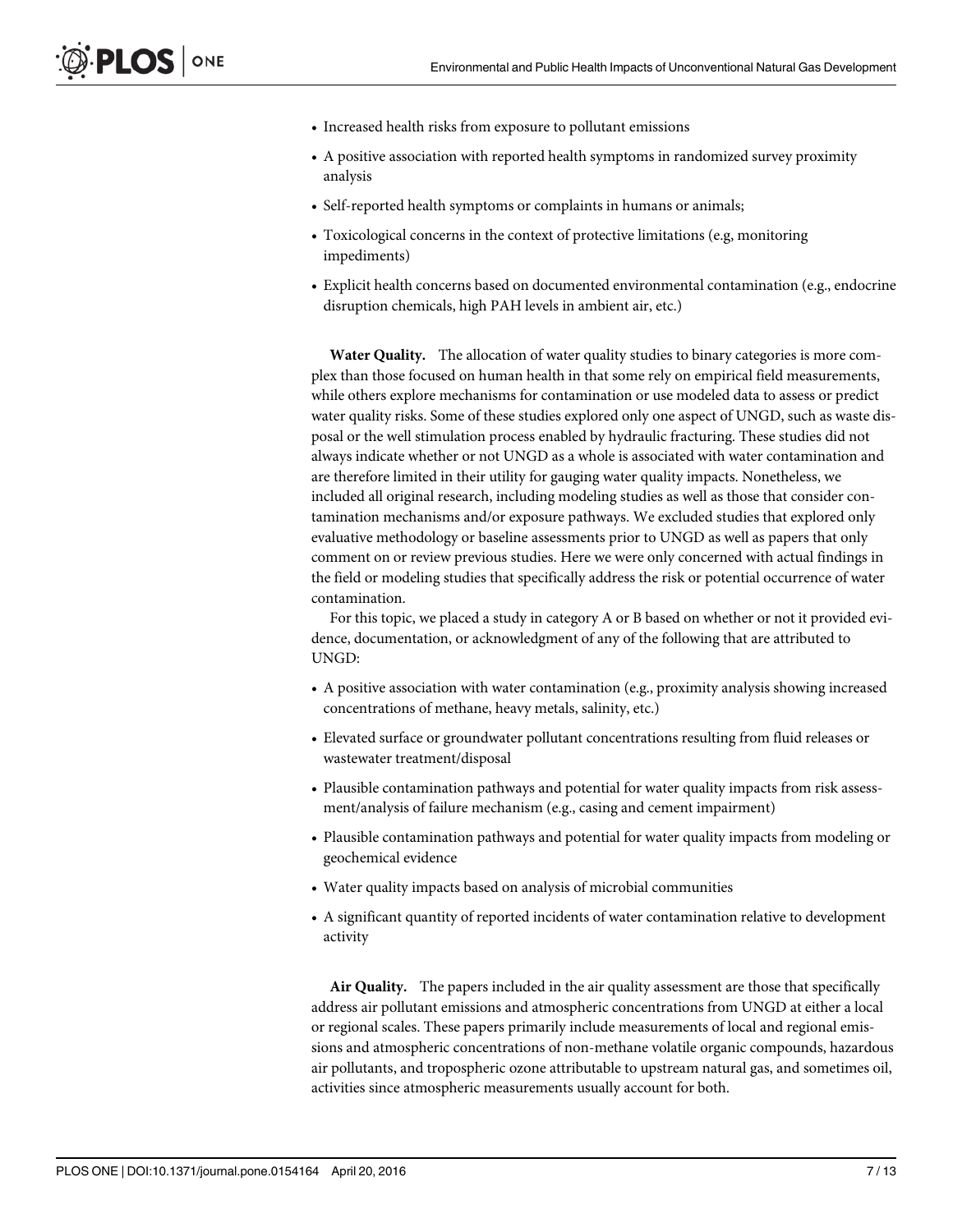<span id="page-7-0"></span>Although methane is a precursor to global background tropospheric ozone concentrations we excluded studies that focus exclusively on methane emissions from this topic. We do, however, include studies that measure emissions of methane and non-methane volatile organic compounds (VOC), given the known health-damaging dimensions of a number of VOCs (i.e., benzene, toluene, ethylbenzene, xylene, 1,3 butadiene, acetaldehyde, etc.) and the role of light alkane VOCs in the production of the respiratory irritant, tropospheric (ground-level) ozone. We included a few studies that explore the public health risks associated with air pollutant emissions in both the air and the public health categories.

For this topic, we placed a study in category A or B based on whether or not it provided evidence, documentation, or acknowledgment of any of the following that are attributed to UNGD:

- Measurement(s) or estimation(s) of emissions or atmospheric concentration in excess of recommended air quality standards (e.g., NAAQS, federal ozone standards, etc.)
- Emission estimates that are significantly elevated above state emission inventory estimates
- Public health risks due to toxic air emissions or ambient air concentrations
- Measurement of emissions and/or atmospheric concentrations highly elevated over regional background

# **Results**

## Public Health

Based on our criteria, we included 31 original research studies relevant to UNGD and public health hazards, risks, and health outcomes. Of these 31 studies, 26 (84%) contain findings that indicate public health hazards, elevated risks, or adverse public health outcomes and 5 (16%) contain findings that indicate no significant public health hazards, elevated risks, or adverse health outcomes associated with UNGD [\(Fig 2](#page-8-0)). The vast majority of all papers on this topic indicate the need for additional study, particularly large-scale, quantitative epidemiologic research.

## Water Quality

Based on our criteria, we included 58 original research studies relevant to shale gas development and water quality. Of these 58 studies, 40 (69%) have findings that indicate potential, positive association, or actual incidence of water contamination associated with UNGD, while 18 (31%) have findings that indicate minimal potential, no association, or rare incidence of water contamination [\(Fig 2\)](#page-8-0).

## Air Quality

Based on our criteria, we included 46 original research studies relevant to questions involving associations between UNGD and air pollutant emissions and atmospheric air pollutant concentrations. Of these 46 studies, 40 (87%) have findings that indicate that UNGD increased air pollutant emissions and/or atmospheric concentrations, while 6 (12%) of the studies contain findings that provide no indication of significantly elevated air pollutant emissions and/or atmospheric concentrations [\(Fig 2\)](#page-8-0).

## **Discussion**

In this assessment, we reviewed the findings of original peer-reviewed research that evaluates associations between UNGD and air quality, water quality, and public health to determine the direction of the scientific literature. For each topic we found that the majority of original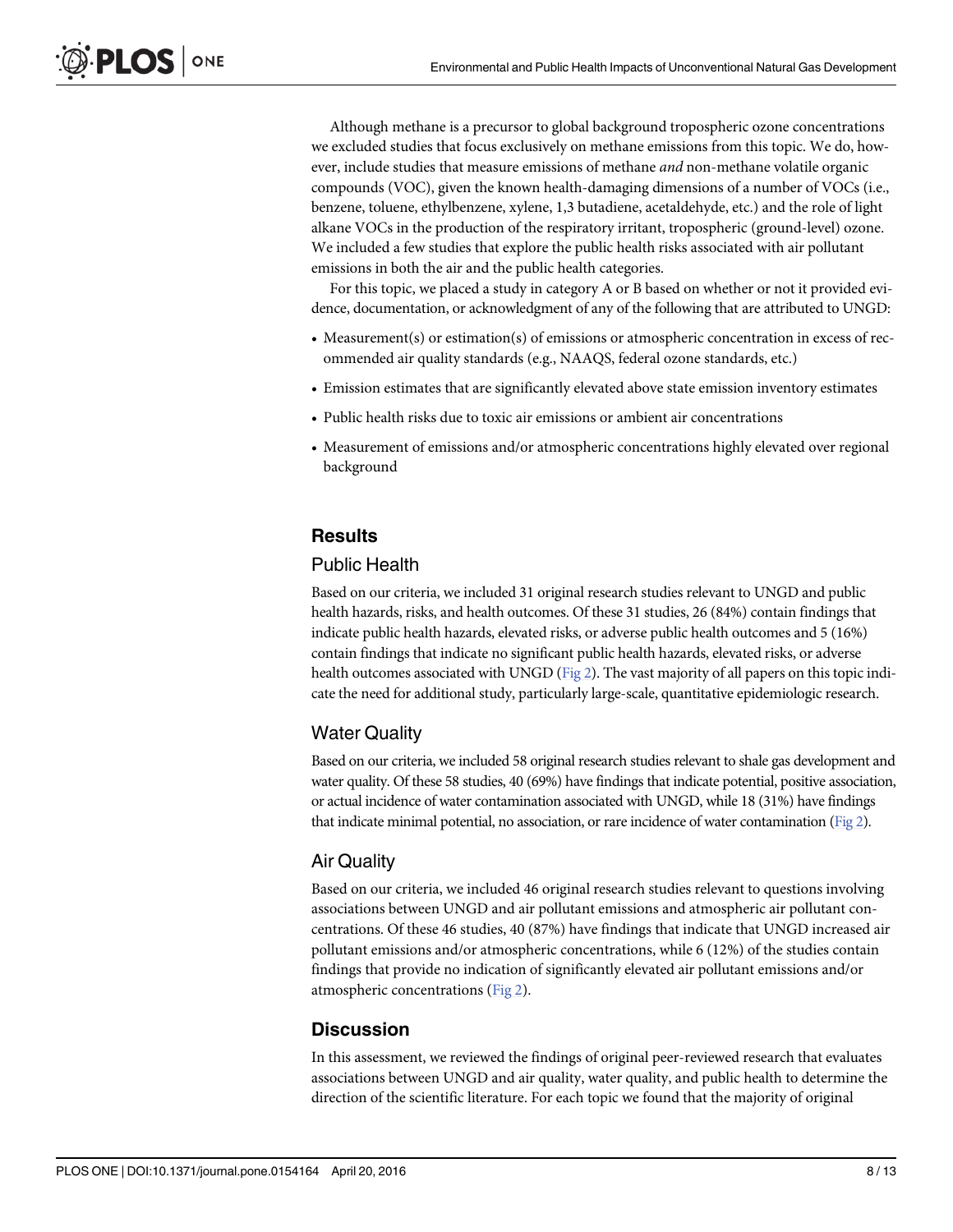<span id="page-8-0"></span>

[Fig 2. S](#page-7-0)election Process and Results. This assessment draws from the peer-reviewed literature for three topics in the PSE Database: Air Quality, Health, and Water Quality. Of the 61 publications in air quality, 46 met our criteria; of the 78 publications in health, 31 met our criteria; and of the 114 publications in water quality, 58 met our criteria. From here we placed the original research that met our criteria into one of two categories (see [Table 2](#page-5-0)). Our results indicate that 84% of public health studies contain findings that that indicate public health hazards, elevated risks, or adverse health outcomes, 69% of water quality studies contain findings that indicate potential, positive association, or actual incidence of water contamination, and 87% of air quality studies contain findings that indicate elevated air pollutant emissions and/or atmospheric concentrations.

doi:10.1371/journal.pone.0154164.g002

research indicate hazards, elevated risks, or potential impacts from UNGD on the outcome of interest. These results suggest that UNGD may contribute to an environmental public health burden, which is consistent with numerous scientific review articles and government reports.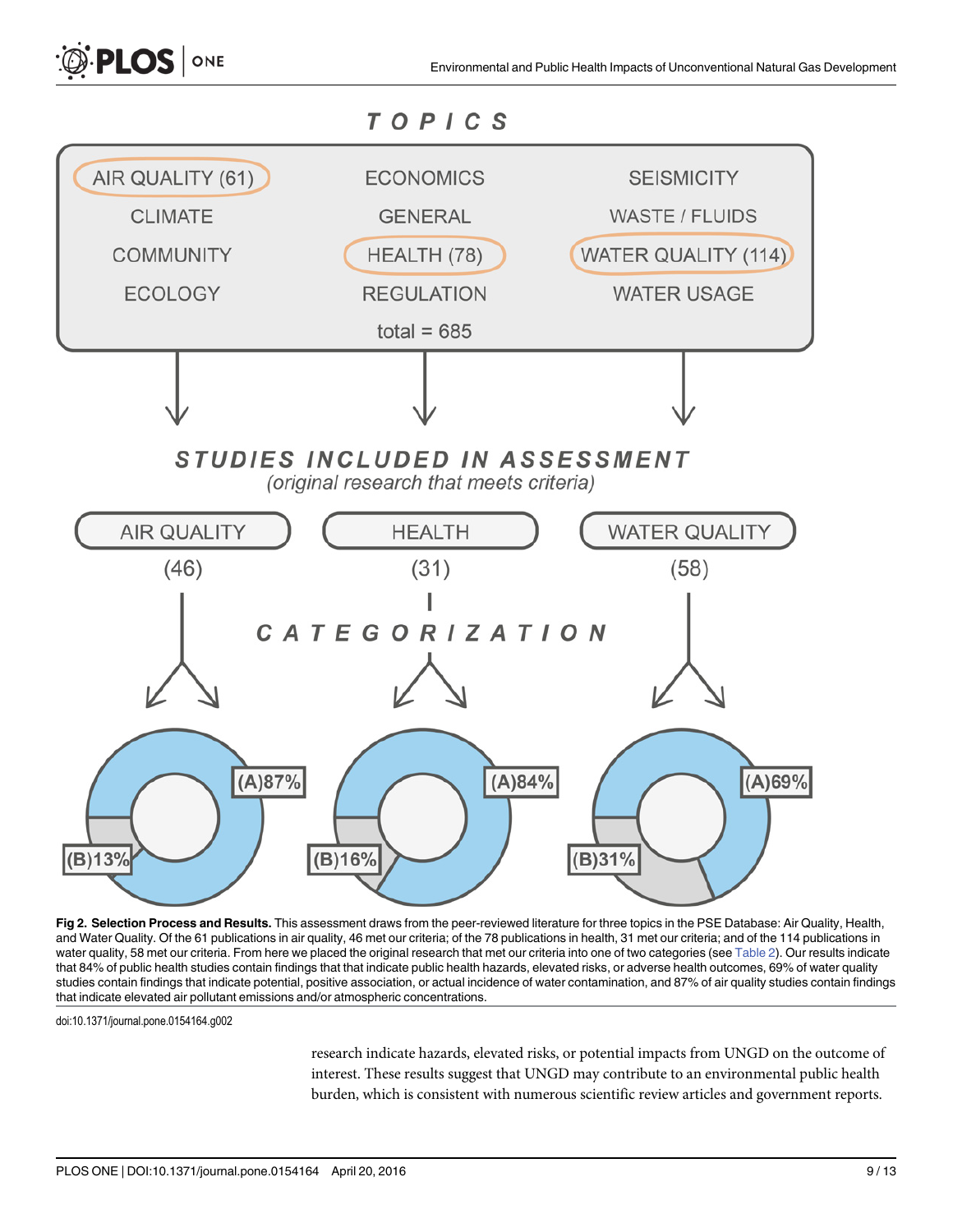A review of the research included in this assessment can help identify themes that emerge in study design, methodology, hypotheses, scope, findings, and recommendations. With regard to the latter, one one theme that continually emerged was a recommendation for additional empirical investigations to better understand the risks to water, air, and public health presented by UNGD. Other themes included the recognized need among researchers for baseline studies to allow for before and after comparative assessments and longitudinal data to determine potential short- and long-term impacts.

Numerous data gaps on the environmental and public health impacts of UNGD exist, many of which have already been recognized in the scientific literature. Several notable data gaps are worth mentioning, however, and the following remain largely unknown: the extent to which the presence of stray-gas in aquifers indicates the potential for chemical contamination from hydraulic fracturing fluids; changes in well integrity failure rates over time; the legacy effects and relative contribution of air pollutants emissions from aging and abandoned wells; exposure data to characterize the frequency, duration, and degree of exposure to various stressors; community health risks from physical hazards (e.g., light and noise); and the overall magnitude of human-health risks.

The need for quantitative epidemiological research on this subject is widely recognized in the scientific community, but it is difficult to conduct until exposure parameters are better determined and reported cases of health outcomes are analyzed. Many epidemiological studies are expensive, time consuming, and often rely on data that are difficult to obtain. The fact that potential exposures would have taken place before background data could be collected only complicates the issue. Although there is quite a bit of evidence of hazards and elevated risks, drawing conclusions about the magnitude of health burdens attributable to UNGD remains difficult from an epidemiological perspective.

#### Limitations

There are limitations to this assessment that relate to both its methods and the interpretation of its findings. As previously mentioned, the type of binary categorization we used may not account for the nuances of findings in many of these studies. Relatedly, this type of categorization effectively ranks the quality of the studies included in this article equally, despite clear differences in the weight and merit that should be ascribed to each study, based on either its design or interpretation of the evidence. Our work, however, was not intended to provide commentary on the quality of each study since here we are primarily concerned with the overall weight of the evidence. The quality and subsequent weight that should be given to a particular study are influenced by a number of factors, such as its design, methodology, and execution. We have only broadly surveyed original research across three different topics, including, but not limited to, qualitative epidemiology, risk analysis, in situ measurements, and modeling studies. There are strengths and weaknesses with each empirical method and it was not our aim to consider these attributes on an individual basis. Ultimately, this assessment relied on the peer-reviewed process itself in its consideration of the quality of the work. While not all peer-reviewed studies are of equal merit, this appeared to be the most simple, useful, and appropriate standard for quality control and consideration given our purposes.

Our selection criteria influence the categorization process and certain data inputs are gained or lost by our decisions to include or exclude particular type of studies. By only including original research on air quality, water quality, and public health, we are not accounting for all of the studies that may be pertinent to each topic (e.g., the existence or absence of elevated public health hazards, etc.). For instance, climate change, water usage, and economic gains may all influence environmental and public health outcomes. We have excluded these topics from our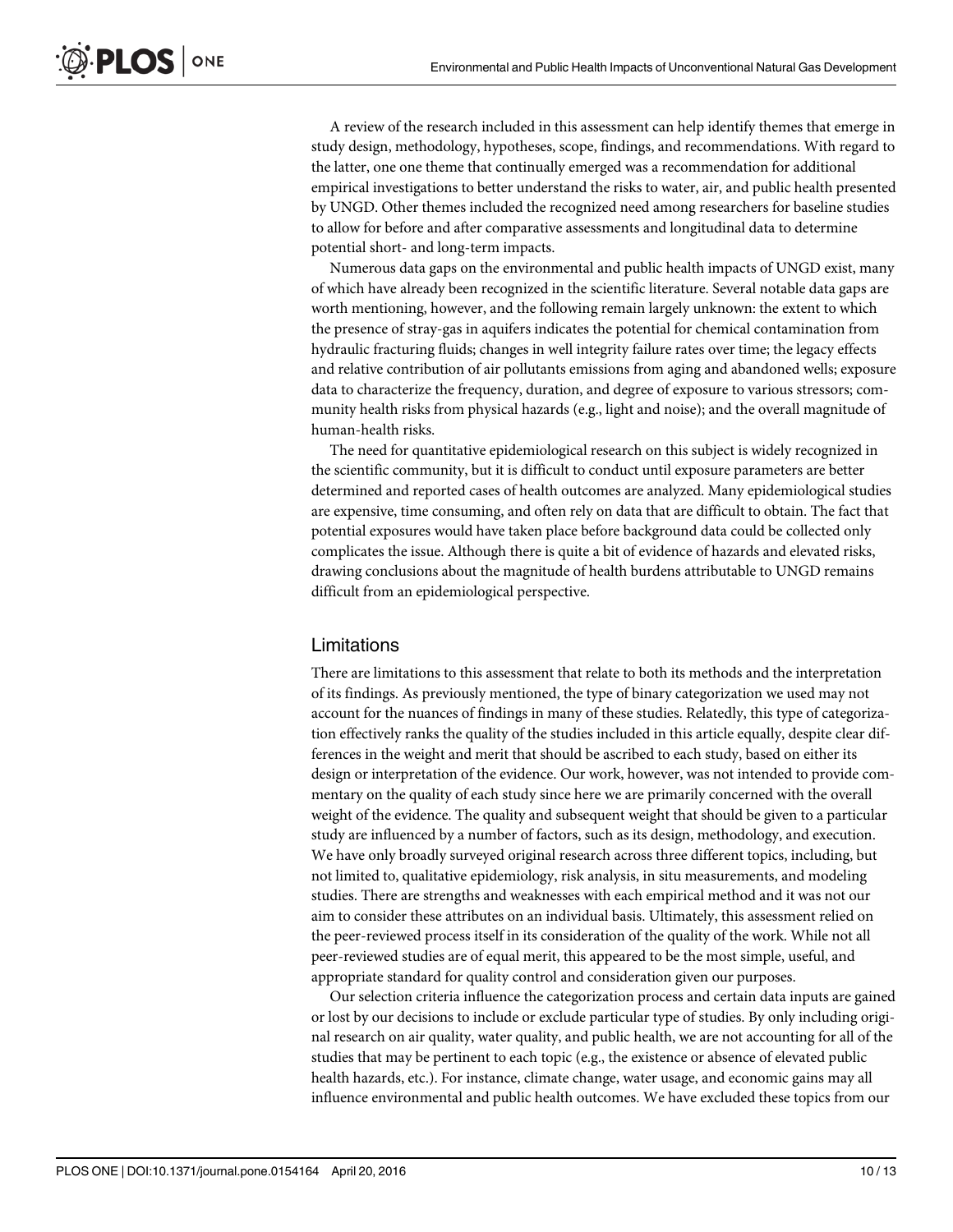<span id="page-10-0"></span>analysis and have chosen to focus only on the three that have consistently received the most attention among environmental public health researchers. Additionally, by not including government reports that do not appear in peer-reviewed journals we may be missing useful data and analysis that can inform UNGD public health implications as well as air and water quality concerns.

The majority of studies included in this assessment were conducted to determine whether or not adverse effects from UNGD exist. These types of investigations may, by their very nature, produce reporting or design bias. This is an inherent limitation of the scientific discipline; scientists are not immune from value judgments that shape research and scientific reasoning, including hypotheses to be tested, boundaries of analysis, and interpretation of evidence. Biases are difficult to account for in this context and we have chosen to rely on the peer-review process in this determination.

Furthermore, while the PSE Database is–to our best knowledge–exhaustive, our literature search may not have captured every relevant peer-reviewed scientific paper. Some journal articles are not always available in electronic databases or may be captured at a later time. As UNGD continues to gain the attention of the scientific community in other parts of the world, more and more research on the subject has been published in relatively obscure journals that may not be readily available. While we are confident that our MeSH-terms account for nearly all of the research on this topic, there is a possibility that some studies that use different or less traditional terminology may have been missed. We did our best to account for what may not have been initially discovered in an online database with manual searches of the scientific literature over a several year period.

Differences in geography, geology, petroleum reservoir type, and regulatory regime may also render some studies less relevant when interpreted across geographic space. Our assessment is only concerned with current empirical evidence in the peer-reviewed literature and we do not consider different regulatory regimes that could potentially influence environmental and public health outcomes in positive or negative ways. For instance, technological improvements such as universal deployment of reduced emission completions may mitigate some existing air pollutant emission issues.

Despite its limitations, our assessment provides a general understanding of the weight of the scientific evidence of possible impacts arising from UNGD that are relevant to environmental public health. It demonstrates that the weight of the scientific literature indicates that there are hazards and elevated risks to human health as well as possible adverse health outcomes.

Finally, it must be understood that all forms of energy production and industrial processing have environmental impacts. Our assessment is only focused on assessing the available science on the environmental and public health dimensions of the development of natural gas from shale and tight formations. We make no claims about the level of impact that should be tolerated by society–these are ultimately value judgments that incorporate more than empirical findings.

## Supporting Information

[S1 Appendix.](http://www.plosone.org/article/fetchSingleRepresentation.action?uri=info:doi/10.1371/journal.pone.0154164.s001) List of studies included and excluded in assessment by topic. (DOCX)

### Acknowledgments

The authors are grateful for comments and suggestions made by A. R. Ingraffea, PhD, PE Dwight C. Baum Professor Emeritus of Engineering at Cornell University. All figures were created by Yoonseo Cha.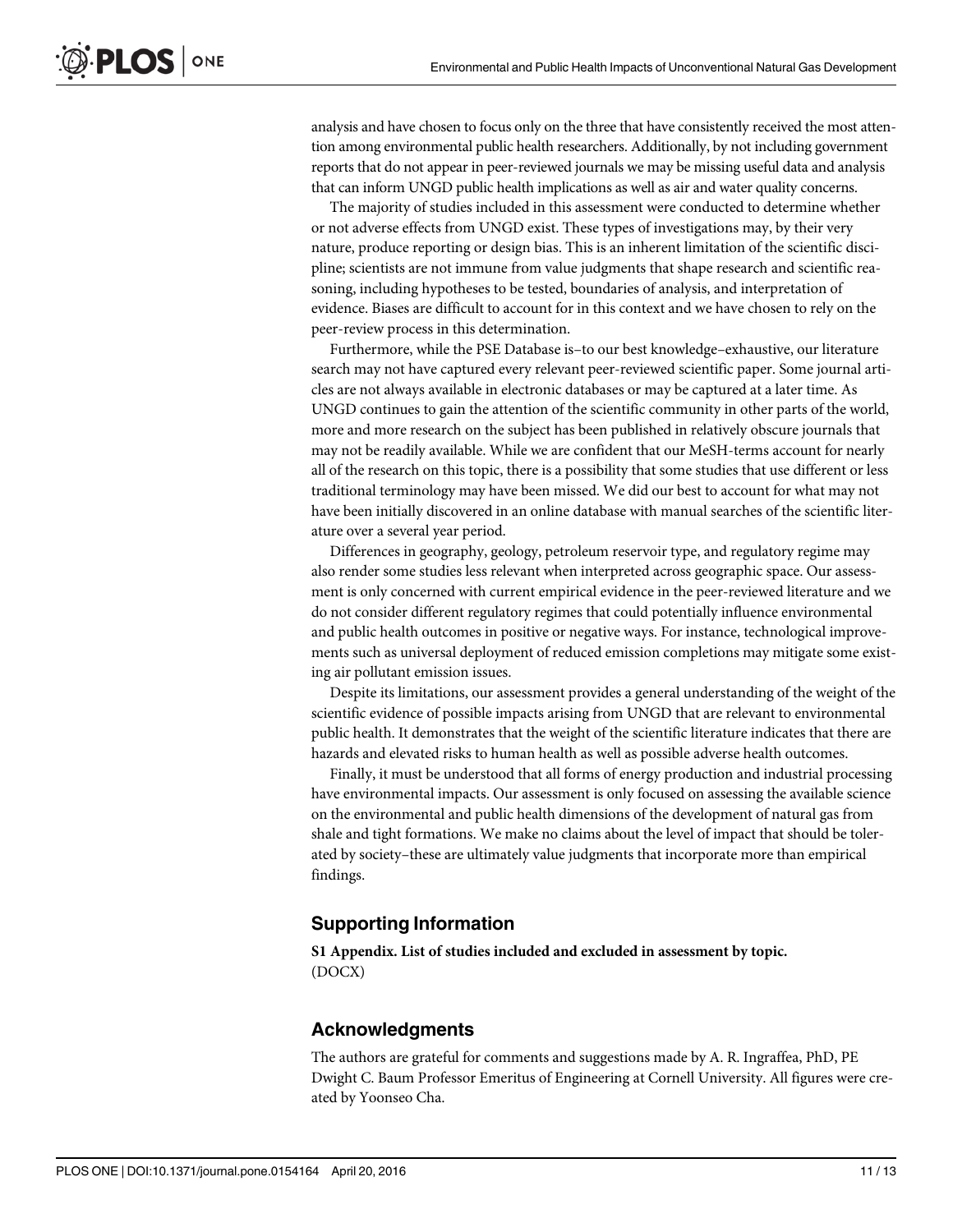## <span id="page-11-0"></span>Author Contributions

Conceived and designed the experiments: JH. Performed the experiments: JH SBCS. Analyzed the data: JH SBCS. Contributed reagents/materials/analysis tools: JH SBCS. Wrote the paper: JH SBCS.

#### References

- [1.](#page-1-0) Finkel ML, Hays J. Environmental and health impacts of "fracking": why epidemiological studies are necessary. J Epidemiol Community Health. 2015; jech–2015–205487. doi: [10.1136/jech-2015-205487](http://dx.doi.org/10.1136/jech-2015-205487)
- [2.](#page-1-0) Adgate JL, Goldstein BD, McKenzie LM. Potential Public Health Hazards, Exposures and Health Effects from Unconventional Natural Gas Development. Environ Sci Technol. 2014; 48: 8307–8320. doi: [10.1021/es404621d](http://dx.doi.org/10.1021/es404621d) PMID: [24564405](http://www.ncbi.nlm.nih.gov/pubmed/24564405)
- 3. Shonkoff SB, Hays J, Finkel ML. Environmental Public Health Dimensions of Shale and Tight Gas Development. Environmental Health Perspectives. 2014; 122. doi: [10.1289/ehp.1307866](http://dx.doi.org/10.1289/ehp.1307866)
- [4.](#page-1-0) Werner AK, Vink S, Watt K, Jagals P. Environmental health impacts of unconventional natural gas development: A review of the current strength of evidence. Science of The Total Environment. 2015; 505: 1127–1141. doi: [10.1016/j.scitotenv.2014.10.084](http://dx.doi.org/10.1016/j.scitotenv.2014.10.084) PMID: [25461113](http://www.ncbi.nlm.nih.gov/pubmed/25461113)
- [5.](#page-2-0) Finkel ML, Hays J, Law A. Unconventional natural gas development and human health: thoughts from the United States. Med J Aust. 2015; 203. Available: [https://www.mja.com.au/journal/2015/203/7/](https://www.mja.com.au/journal/2015/203/7/unconventional-natural-gas-development-and-human-health-thoughts-united-states) [unconventional-natural-gas-development-and-human-health-thoughts-united-states](https://www.mja.com.au/journal/2015/203/7/unconventional-natural-gas-development-and-human-health-thoughts-united-states)
- [6.](#page-2-0) Hays J, Finkel ML, Depledge M, Law A, Shonkoff SBC. Considerations for the development of shale gas in the United Kingdom. Science of The Total Environment. 2015; 512–513: 36–42. doi: [10.1016/j.](http://dx.doi.org/10.1016/j.scitotenv.2015.01.004) [scitotenv.2015.01.004](http://dx.doi.org/10.1016/j.scitotenv.2015.01.004) PMID: [25613768](http://www.ncbi.nlm.nih.gov/pubmed/25613768)
- [7.](#page-2-0) de Melo-Martín I, Hays J, Finkel ML. The role of ethics in shale gas policies. Science of The Total Environment. 2014; 470–471: 1114–1119. doi: [10.1016/j.scitotenv.2013.10.088](http://dx.doi.org/10.1016/j.scitotenv.2013.10.088) PMID: [24246934](http://www.ncbi.nlm.nih.gov/pubmed/24246934)
- [8.](#page-2-0) Fry M, Briggle A, Kincaid J. Fracking and environmental (in)justice in a Texas city. Ecological Economics. 2015; 117: 97–107. doi: [10.1016/j.ecolecon.2015.06.012](http://dx.doi.org/10.1016/j.ecolecon.2015.06.012)
- [9.](#page-3-0) Maryland Institute for Applied Environmental Health. Potential Public Health Impacts of Natural Gas Development and Production in the Marcellus Shale in Western Maryland [Internet]. University of Maryland, College Park; 2014. Available: [http://phpa.dhmh.maryland.gov/OEHFP/EH/Shared%](http://phpa.dhmh.maryland.gov/OEHFP/EH/Shared%20Documents/Reports/MDMarcellusShalePublicHealthFinalReport08.15.2014.pdf) [20Documents/Reports/MDMarcellusShalePublicHealthFinalReport08.15.2014.pdf](http://phpa.dhmh.maryland.gov/OEHFP/EH/Shared%20Documents/Reports/MDMarcellusShalePublicHealthFinalReport08.15.2014.pdf)
- [10.](#page-3-0) New York State Department of Health. A Public Health Review of High Volume Hydraulic Fracturing for Shale Gas Development [Internet]. 2014. Available: [https://www.health.ny.gov/press/reports/docs/](https://www.health.ny.gov/press/reports/docs/high_volume_hydraulic_fracturing.pdf) [high\\_volume\\_hydraulic\\_fracturing.pdf](https://www.health.ny.gov/press/reports/docs/high_volume_hydraulic_fracturing.pdf)
- [11.](#page-3-0) Evensen D, Jacquet JB, Clarke CE, Stedman RC. What's the "fracking" problem? One word can't say it all. The Extractive Industries and Society. 2014; 1: 130–136. doi: [10.1016/j.exis.2014.06.004](http://dx.doi.org/10.1016/j.exis.2014.06.004)
- [12.](#page-4-0) Mills PK, Newell GR, Johnson DE. Testicular cancer associated with employment in agriculture and oil and natural gas extraction. Lancet. 1984; 1: 207–210. PMID: [6141346](http://www.ncbi.nlm.nih.gov/pubmed/6141346)
- [13.](#page-4-0) Edwards PM, Brown SS, Roberts JM, Ahmadov R, Banta RM, deGouw JA, et al. High winter ozone pollution from carbonyl photolysis in an oil and gas basin. Nature. 2014; 514: 351–354. doi: [10.1038/](http://dx.doi.org/10.1038/nature13767) [nature13767](http://dx.doi.org/10.1038/nature13767) PMID: [25274311](http://www.ncbi.nlm.nih.gov/pubmed/25274311)
- [14.](#page-4-0) Pétron G, Karion A, Sweeney C, Miller BR, Montzka SA, Frost G, et al. A new look at methane and nonmethane hydrocarbon emissions from oil and natural gas operations in the Colorado Denver-Julesburg Basin. J Geophys Res Atmos. 2014; 2013JD021272. doi: [10.1002/2013JD021272](http://dx.doi.org/10.1002/2013JD021272)
- [15.](#page-4-0) Bunch AG, Perry CS, Abraham L, Wikoff DS, Tachovsky JA, Hixon JG, et al. Evaluation of impact of shale gas operations in the Barnett Shale region on volatile organic compounds in air and potential human health risks. Science of The Total Environment. 2014; 468-469: 832-842. doi: [10.1016/j.](http://dx.doi.org/10.1016/j.scitotenv.2013.08.080) [scitotenv.2013.08.080](http://dx.doi.org/10.1016/j.scitotenv.2013.08.080) PMID: [24076504](http://www.ncbi.nlm.nih.gov/pubmed/24076504)
- 16. Ethridge S, Bredfeldt T, Sheedy K, Shirley S, Lopez G, Honeycutt M. The Barnett Shale: From problem formulation to risk management. Journal of Unconventional Oil and Gas Resources. 2015; doi: [10.](http://dx.doi.org/10.1016/j.juogr.2015.06.001) [1016/j.juogr.2015.06.001](http://dx.doi.org/10.1016/j.juogr.2015.06.001)
- [17.](#page-4-0) Macey GP, Breech R, Chernaik M, Cox C, Larson D, Thomas D, et al. Air concentrations of volatile compounds near oil and gas production: a community-based exploratory study. Environmental Health. 2014; 13: 82. doi: [10.1186/1476-069X-13-82](http://dx.doi.org/10.1186/1476-069X-13-82) PMID: [25355625](http://www.ncbi.nlm.nih.gov/pubmed/25355625)
- [18.](#page-5-0) McKenzie LM, Witter RZ, Newman LS, Adgate JL. Human health risk assessment of air emissions from development of unconventional natural gas resources. Sci Total Environ. 2012; 424: 79–87. doi: [10.](http://dx.doi.org/10.1016/j.scitotenv.2012.02.018) [1016/j.scitotenv.2012.02.018](http://dx.doi.org/10.1016/j.scitotenv.2012.02.018) PMID: [22444058](http://www.ncbi.nlm.nih.gov/pubmed/22444058)